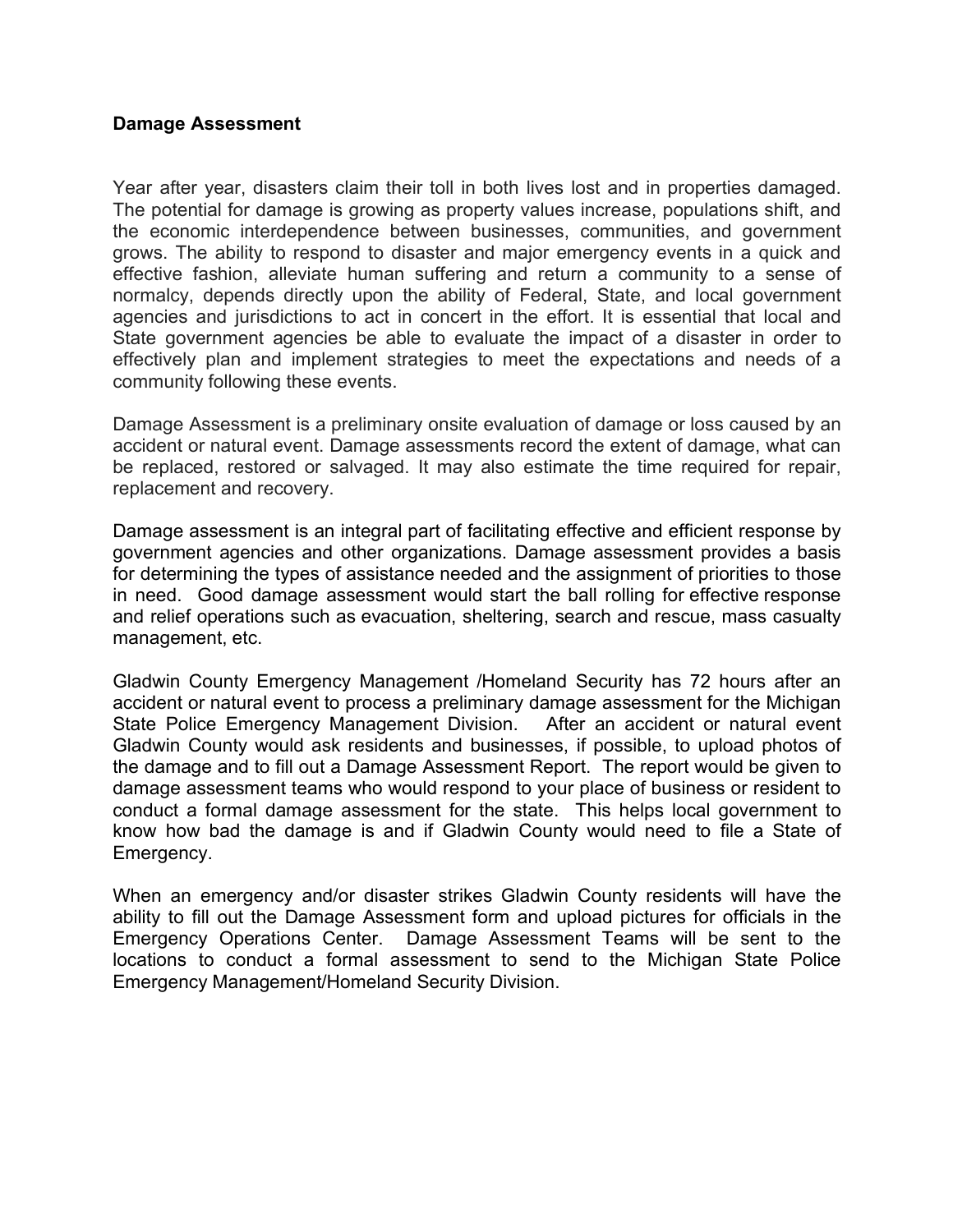## **GLADWIN COUNTY PRELIMINARY DAMAGE ASSESSMENT FORM**

| Date:                                                                                                                |           | Date of Damage:                                    |  |  |
|----------------------------------------------------------------------------------------------------------------------|-----------|----------------------------------------------------|--|--|
| Name:                                                                                                                |           |                                                    |  |  |
|                                                                                                                      |           |                                                    |  |  |
| Phone:<br>Cell phone:                                                                                                |           |                                                    |  |  |
| Township:                                                                                                            |           |                                                    |  |  |
| Is the damage for the address above:                                                                                 | Yes<br>No |                                                    |  |  |
| If No, Property damage address:                                                                                      |           |                                                    |  |  |
| Township:                                                                                                            |           |                                                    |  |  |
|                                                                                                                      |           |                                                    |  |  |
| <b>Type of Property</b>                                                                                              |           | Ownership                                          |  |  |
| <b>Single Family Home</b>                                                                                            |           | Own                                                |  |  |
| Multi-Family Home (Apartments)                                                                                       |           | Rent                                               |  |  |
| <b>Business</b>                                                                                                      |           | <b>Lease/Land Contract</b>                         |  |  |
| Vacation Home (not primary residence)                                                                                |           | If Rent/Lease, Property owner contact information: |  |  |
| Primary residence address                                                                                            |           |                                                    |  |  |
|                                                                                                                      |           |                                                    |  |  |
| <b>Construction Type</b>                                                                                             |           |                                                    |  |  |
| <b>Wood Frame</b><br>Mobile Home<br>Manufactured<br>Other<br>Masonry                                                 |           |                                                    |  |  |
| <b>Type of Insurance</b>                                                                                             |           |                                                    |  |  |
| Flood (Structure)<br>Flood (Contents)<br>Wind/Fire<br>Sewer back-up<br>Property<br>None                              |           |                                                    |  |  |
| (Check All that apply)<br><b>Damages</b>                                                                             |           |                                                    |  |  |
| <b>HVAC</b><br><b>Water Heater</b>                                                                                   |           | <b>Natural Gas</b><br>Furnace                      |  |  |
| Propane<br>Foundation                                                                                                |           | Windows<br>Sewer <sup>[</sup><br>lok<br>not ok     |  |  |
| Roof Intact<br>Driveway                                                                                              |           | Outbuilding<br>Garage                              |  |  |
| Major appliances<br>Vehicle                                                                                          |           | Farm Equipment<br>Other (explain below)            |  |  |
| 1 <sup>st</sup> Floor Flood<br><b>Basement Flood</b><br>Depth _____ Feet ___<br>Depth _____ Feet ___<br>inch<br>inch |           |                                                    |  |  |
| Other:                                                                                                               |           |                                                    |  |  |
|                                                                                                                      |           |                                                    |  |  |
|                                                                                                                      |           |                                                    |  |  |
|                                                                                                                      |           |                                                    |  |  |
| <b>Source of Damages</b>                                                                                             |           |                                                    |  |  |
| <b>Primarily Flood</b><br>Wind<br>Sewer back-up<br>Tornado<br>Fire<br>Other explain below                            |           |                                                    |  |  |
| Explain other:                                                                                                       |           |                                                    |  |  |
| Based on the damages reported, the property is currently: Habitable<br>Uninhabitable                                 |           |                                                    |  |  |